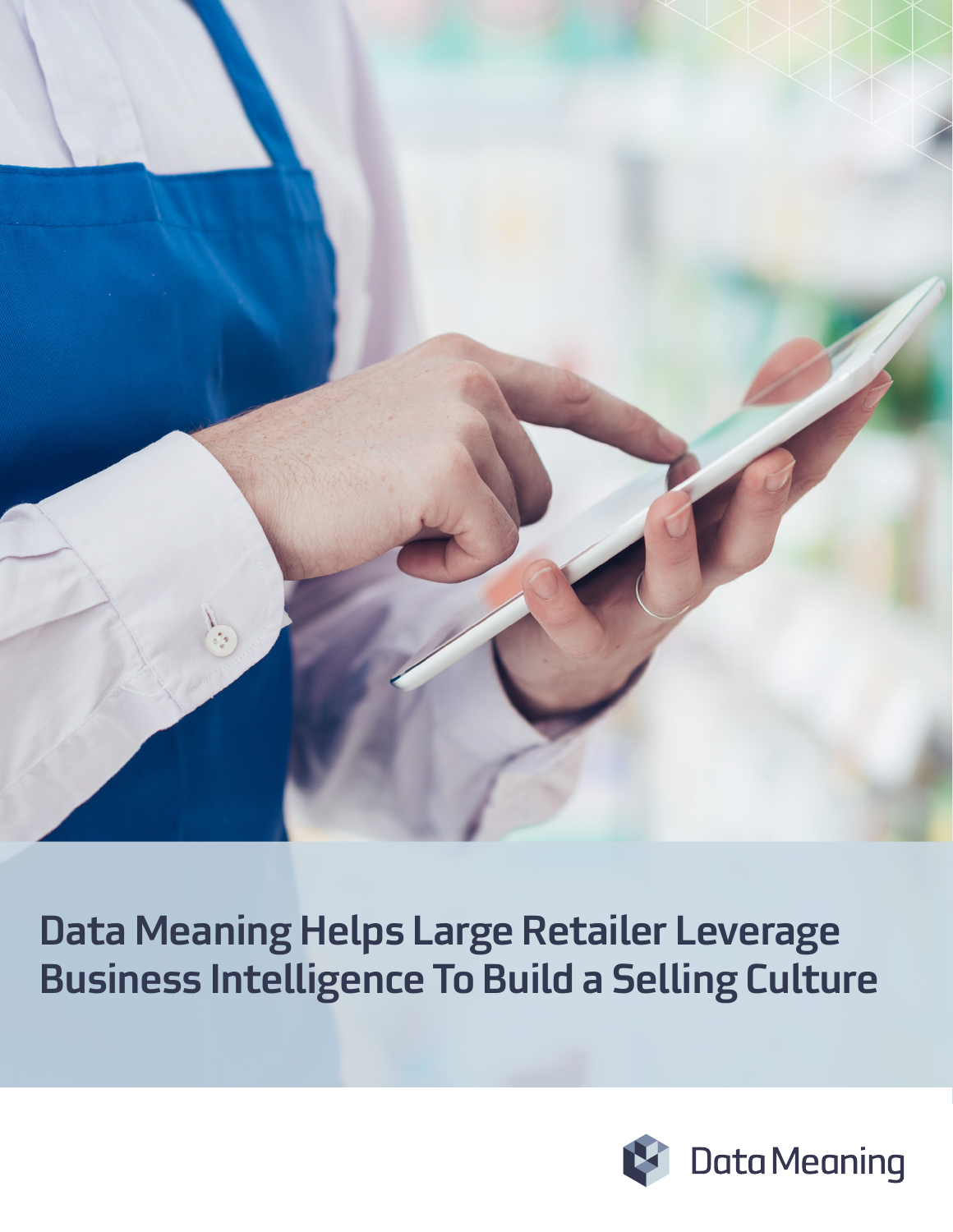### Business Challenge

A large retailer, with outlets across the United States and Canada, was struggling with how to grow sales in a highly competitive environment. Like brick-and-mortar retailers in every sector, this retailer faced the daunting challenge of dealing with a seismic shift in shopper behavior. Potential customers are increasingly choosing to purchase the items they need through online stores. This means fewer potential customers walking into, and browsing through, the retailer's brick-and-mortar stores. The result is fewer sales opportunities.

The retailer needed to mitigate the risk of losing sales to online stores like Amazon that sell similar products. Additionally, the retailer faced the threat of competing with their own digital retail channel. The root of their challenge was the inability to track crucial key performance indicators (KPIs) and leverage that knowledge to empower their sales associates. Data Meaning used their expertise with mobile app development and business intelligence (BI) reporting tools to deploy a solution that improved individual store performance.

### Data Meaning Conducts a Triage of the Problem

Data Meaning began formulating solutions by first clarifying the problem. What Data Meaning found was that there was a decrease in foot traffic which correlated to a decrease in sales in the brick-and-mortar channel. This was a problem that had to be dealt with head on.

Fortunately, sales volume is something that the retailer has a certain level of control over. The company can mitigate a decrease in sales at brick-and-mortar stores in two ways. It can increase the units per transaction (UPT), the number of items that customers purchase in any given transaction. And, it can increase the average transaction size (ATS), the value of each transaction. Whichever mitigating tactic is employed, its success is based on two major premises:

- The first premise is that the retailer can gain access to real-time foot traffic and sales data.
- The second premise is that the retailer can use that BI to affect change in the behavior of their sales associates by coaching them in how to sell more.

### Accurately Quantifying Foot Traffic

Working on the first premise relating to foot traffic, Data Meaning partnered with a technology provider to strategically place "smart" devices inside the retailer's stores. One of the outstanding features of these devices is their ability to use augmented reality to identify potential customers by distinguishing between adults and children. This capability allows the devices to count the actual foot traffic of potential customers and instantly relay that data, so it can be analyzed in real time.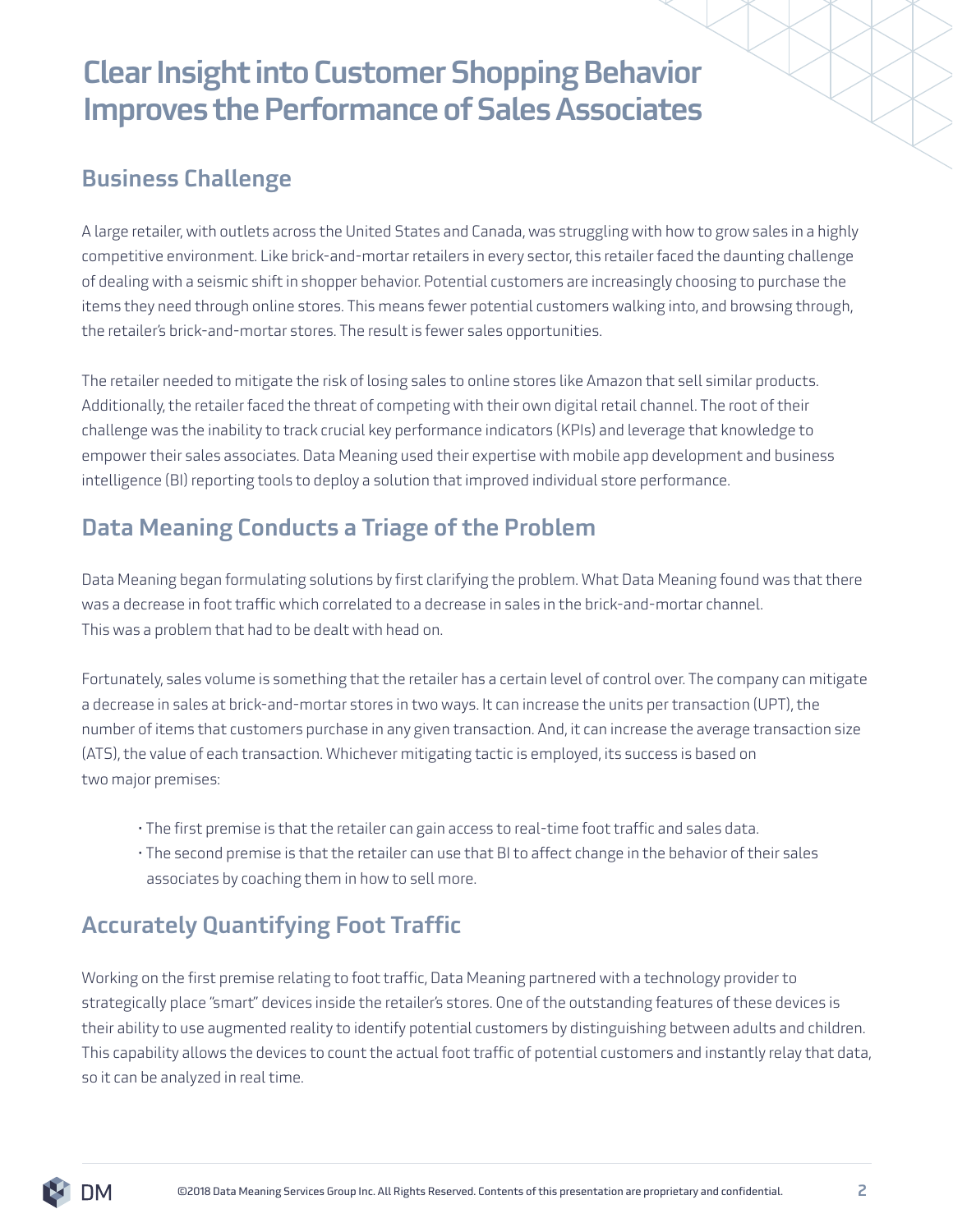#### Calculating the Conversion Rate in Real Time

Further addressing the first premise relating to accessing sales data, Data Meaning used its understanding of the complex technology to integrate the foot-traffic data with point-of-sale (POS) data to derive the store's conversion rate. This key performance indicator (KPI) is calculated by dividing the amount of sales by the number of potential customers in the store to determine the store's ability to sell to those potential customers. The conversion rate is a crucial KPI that most retailers don't have real-time data for.

### Enabling Associate Coaching with Technology

Concerning the second premise relating to BI, Data Meaning needed to start by understanding the retailer's corporate culture and the mindset of its sales associates. The magic behind Data Meaning's solution wasn't its ability to synchronize data and make it meaningful. It was delivering technology that worked in perfect harmony with the retailer's existing ecosystem.

This technology empowers the retailer's leadership to create a selling culture by coaching individual sales associates to shift their mindset from being mere hourly employees to thinking of themselves as valuable salespeople. With this new mindset, sales associates can engage customers with cross-selling and up-selling techniques that increase UPT and ATS.

To create this level of empowerment, Data Meaning built an easy-to-use mobile app that features a dashboard that displays real-time KPIs. Store leaders can leverage this information to get the status of their store's sales levels and the effectiveness of individual sales associates. Armed with this knowledge, store leaders and coaches can modify the behavior of associates to convert more sales.

Because the mobile app solution competes with the POS system for network bandwidth, deploying the app solution meant that Data Meaning needed to understand and work within the confines of the existing network infrastructure. To enable it to push the app seamlessly to 15,000 mobile devices, Data Meaning had to manage all the necessary app deployment mechanisms. Additionally, Data Meaning dealt with the complexities involved with putting in place the appropriate MSTR security filters to ensure that users had access to only the data they should see. This meant that users could focus on the data that mattered most to them.

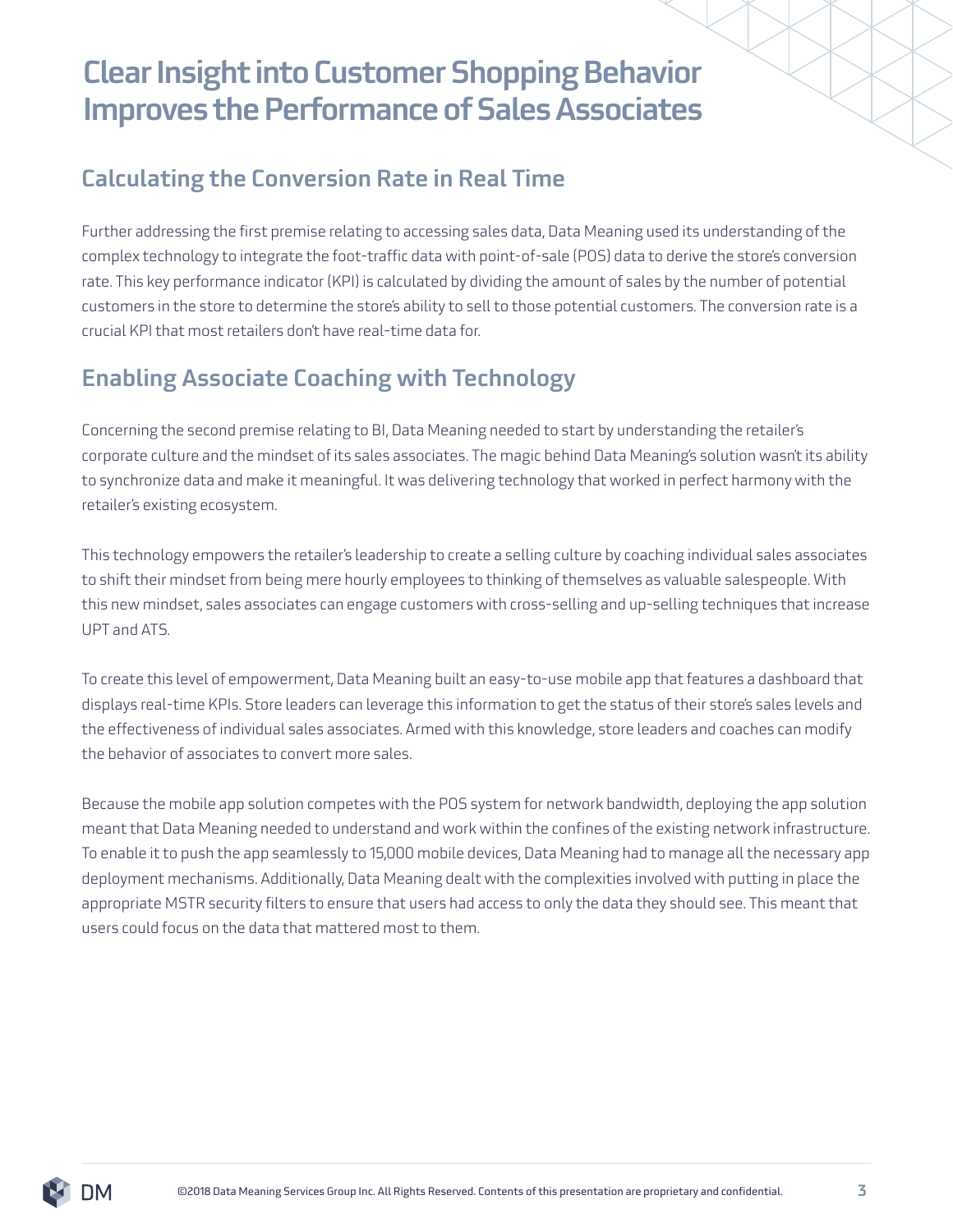#### Business Results

The retailer now has access to actionable BI. Data Meaning's solutions allow for a new level of transparency into specific outcomes down to the individual store level. No longer are decisions made based on gut feelings. Store managers and coaches across the organization now have a decision-management framework that is supported by real-time data. This means they can use data to help them increase sales by focusing on modifying things that matter most. Additionally, district leaders can hold stores more accountable when it comes to meeting sales targets.

In this world of big data, there are many opportunities to augment and fine-tune BI. Because of the scalability that Data Meaning built into the BI solution, the retailer can add data sources whenever the data becomes available. For instance, it's possible to take in-store data and integrate it with sentiment data from the retailer's digital retail channel or with demographic data from another source. The flexibility of the solution makes the resulting BI more valuable.